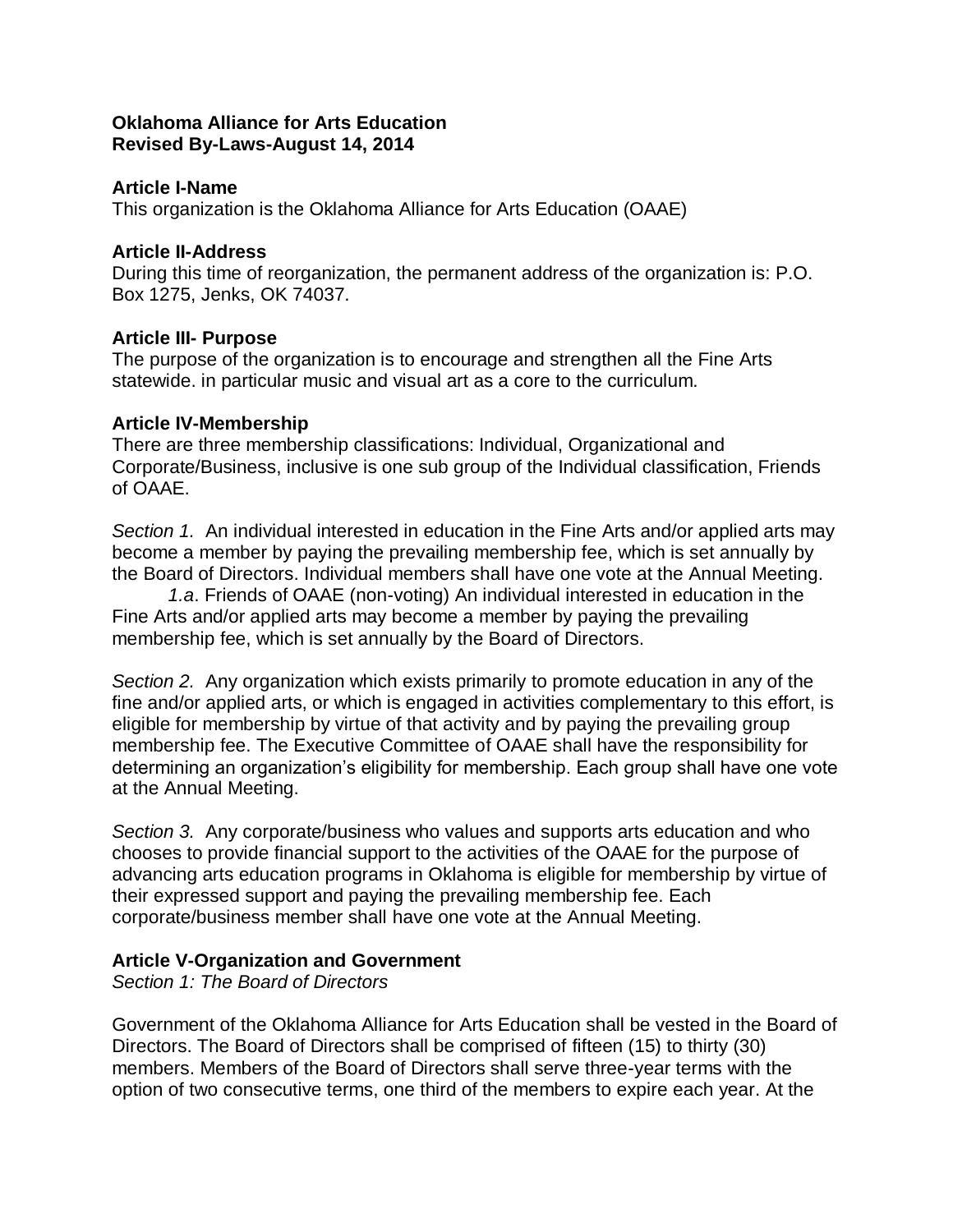end of the second term those members serving two terms must remain off the board for a period of one year before being eligible for reappointment. All members of the Board of Directors must be current on their respective dues. Any member that is in arrears at the time of the Annual Meeting is not eligible to vote and will have until the end of the meeting to make good on their dues. At the end of the Annual Meeting any member with delinquent dues will be dropped from the Board of Directors.

## *Section 2: Membership of the Board of Directors*

All members are pursuant to Article V. Section 1. of the By-Laws of Oklahoma Alliance for Arts Education. The Board of Directors shall include the Chairperson and  $e$  the Chairperson's designees from visual and performing arts education associations and atlarge members from groups and administrators, teachers and other committed individuals. One advisory member shall be appointed by the State Department of Education, Arts in Education Division, and one advisory member from the Oklahoma Arts Council of Oklahoma and serve as ex-officio members of the Board of Directors.

### *Section 3: Meetings*

The Board of Directors shall meet at least three times each year, the schedule of said meetings for the following year to be determined at the Annual Meeting to be held in October. Additional meetings may be called by any member of the Executive Committee with at least two weeks notice to board members. All meetings will be announced at least two weeks in advance of said meeting with an agenda attached, or in the case of an emergency meeting the subject at hand.

### *Section 4: Quorum*

A quorum for meetings of the Board of Directors shall be a majority of those present but not less than five (5) voting members.

### S*ection 6: Officers of the Board of Directors*

The Officers of the Board of Directors shall be designated the Executive Committee, which shall consist of the Chairperson, Chairperson-Elect, Past Chairperson, Secretary, Treasurer, and Parliamentarian. All terms of office shall be for the period of three years. Officers of the Board of Directors shall be eligible to serve two consecutive terms, if reelected. The exception is the Past Chairperson, who will serve one term only. The State Department of Education Advisor and the Oklahoma Arts Council Advisor shall be exofficio, serving as non-voting members of the Executive Committee.

### **Paragraph A: Chairperson**

The Chairperson shall:

- Preside at meetings at the Board of Directors and of the Executive Committee;
- Oversee planning the organization's budget and activities;
- Supervise employees;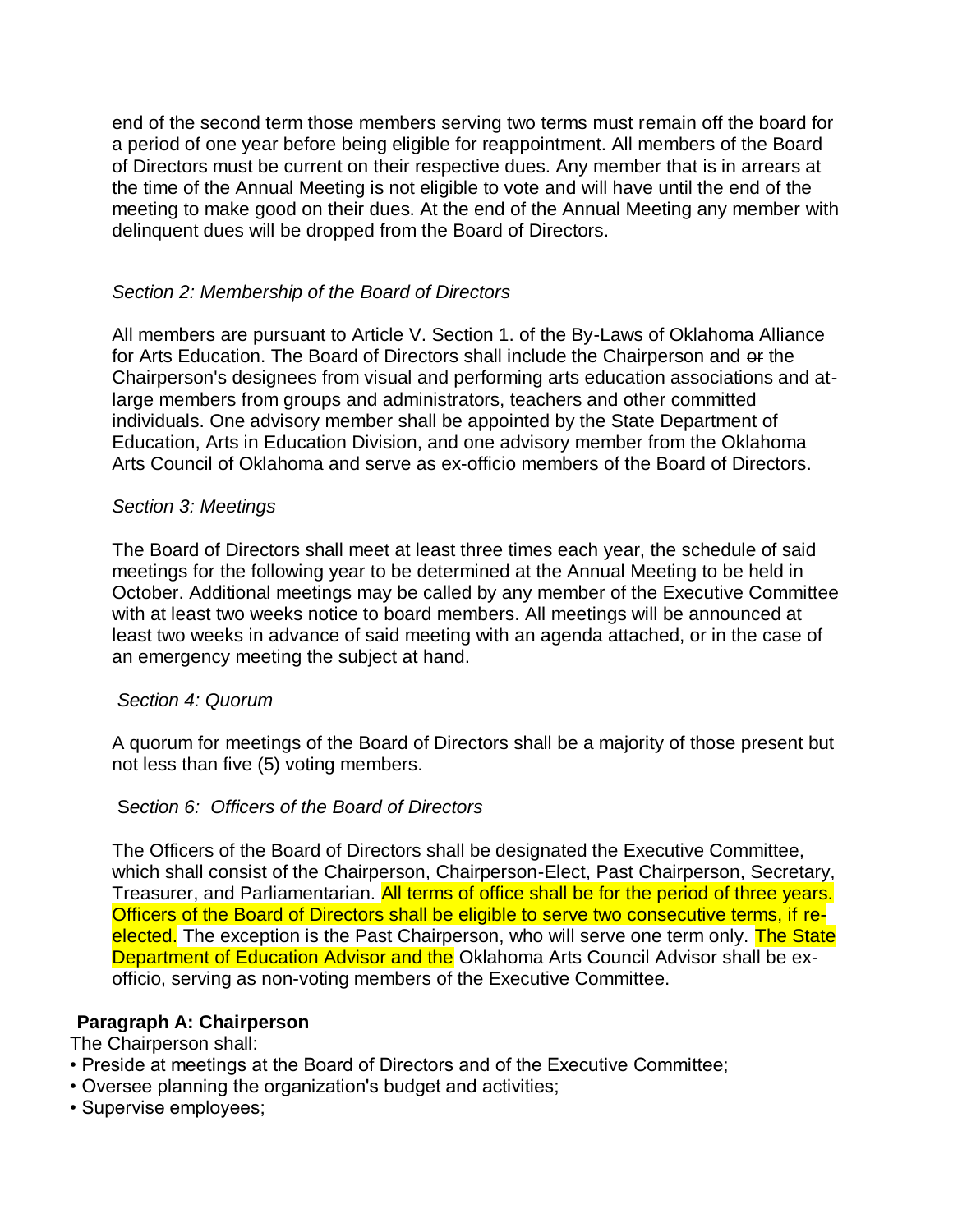- Appoint committees and serve as ex officio member of said committees; and
- Perform other tasks necessary for the operation of the organization.

## **Paragraph B: Chairperson-Elect**

The Chairperson-Elect shall:

- Preside at meetings in the absence of the Chairperson; and
- Assist the Chairperson in fulfilling his/her duties.

# **Paragraph C: Secretary**

The Secretary shall:

- Record and distribute minutes of all meetings of the Board of Directors and of the Executive Committee in a timely manner; and
- Supervise other matters of correspondence and records determined by the Chairperson.

## **Paragraph D: Treasurer**

The Treasurer shall:

- Be responsible for accurate books and render accurate reports· concerning balances of all accounts and expenditures at each meeting of the board.
- All checks drawn on OAAE must include the signatures of the treasurer and documented approval from the Chair, either electronically or hand written.
- No monies of more than \$200 shall be expended or encumbered without approval by the Board of Directors, or by the Executive Committee, if such expenditures are necessary between regularly scheduled board meetings.

## **Paragraph E: Parliamentarian**

The Parliamentarian shall:

- Become familiar with the By-Laws of OAAE;
- Assure that the business of the OAAE is conducted in accordance with the By-Laws
- Serve as Chairperson of the By-Laws committee and recommend revisions when necessary.

## **Paragraph F: Oklahoma State Department of Education Advisor**

The State Department of Education Arts in Education Advisor shall be appointed by the State Superintendent for Public Instruction. This person shall serve as the liaison between the program of OAAE and the Arts in Education Program of the State Department of Education and participate in all meetings of the OAAE Board of Directors.

## **Paragraph G: The Oklahoma Arts Council Advisor**

The Oklahoma Arts Council Advisor shall be selected by the Oklahoma Arts Council. This person shall serve as the liaison between the program of OAAE and the Oklahoma Arts Council.

## **Paragraph H: Vacancies**